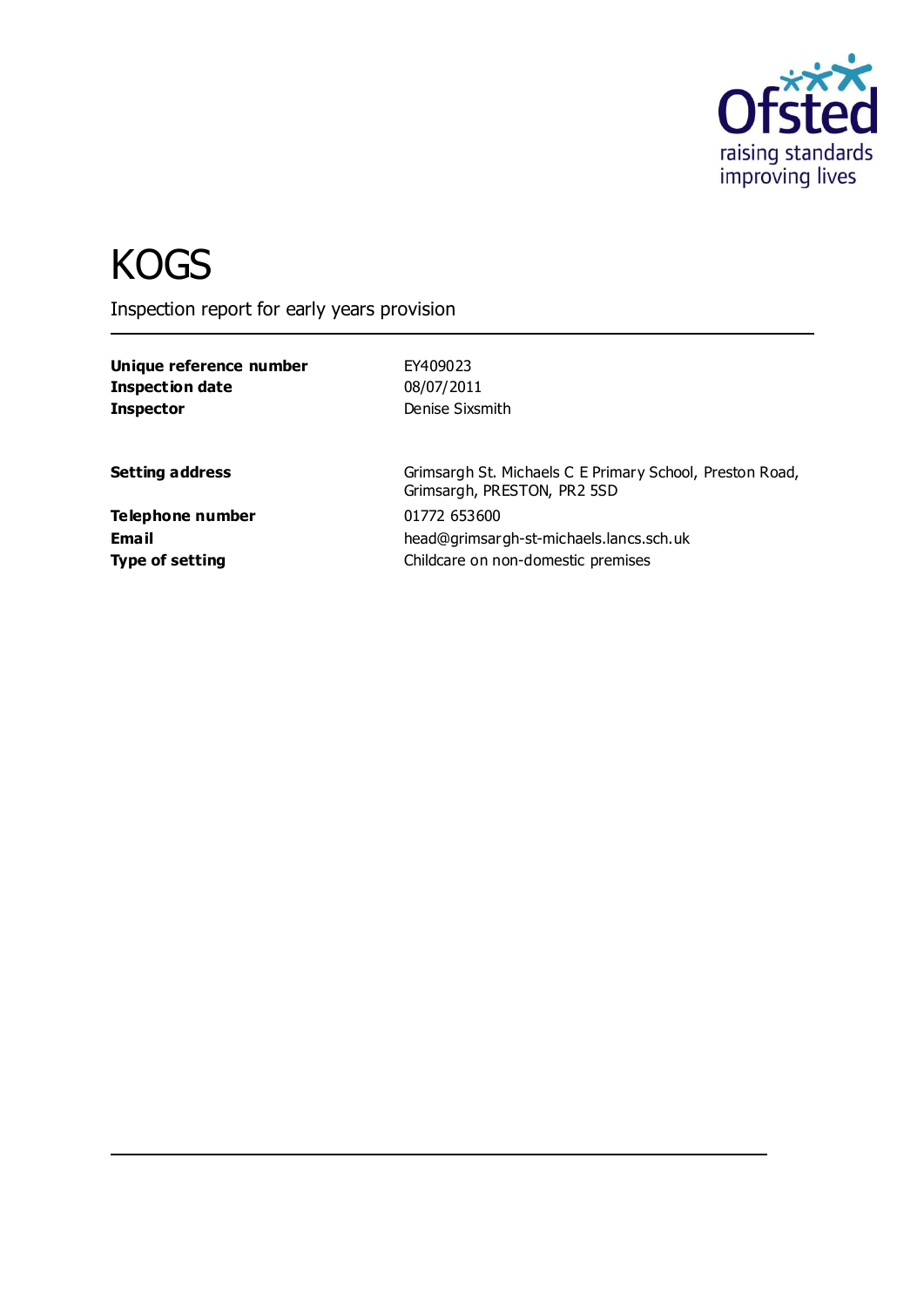The Office for Standards in Education, Children's Services and Skills (Ofsted) regulates and inspects to achieve excellence in the care of children and young people, and in education and skills for learners of all ages. It regulates and inspects childcare and children's social care, and inspects the Children and Family Court Advisory Support Service (Cafcass), schools, colleges, initial teacher training, work-based learning and skills training, adult and community learning, and education and training in prisons and other secure establishments. It assesses council children's services, and inspects services for looked after children, safeguarding and child protection.

If you would like a copy of this document in a different format, such as large print or Braille, please telephone 0300 123 1231, or email enquiries@ofsted.gov.uk.

You may copy all or parts of this document for non-commercial educational purposes, as long as you give details of the source and date of publication and do not alter the information in any way.

T: 0300 123 1231 Textphone: 0161 618 8524 E: enquiries@ofsted.gov.uk W: [www.ofsted.gov.uk](http://www.ofsted.gov.uk/)

© Crown copyright 2011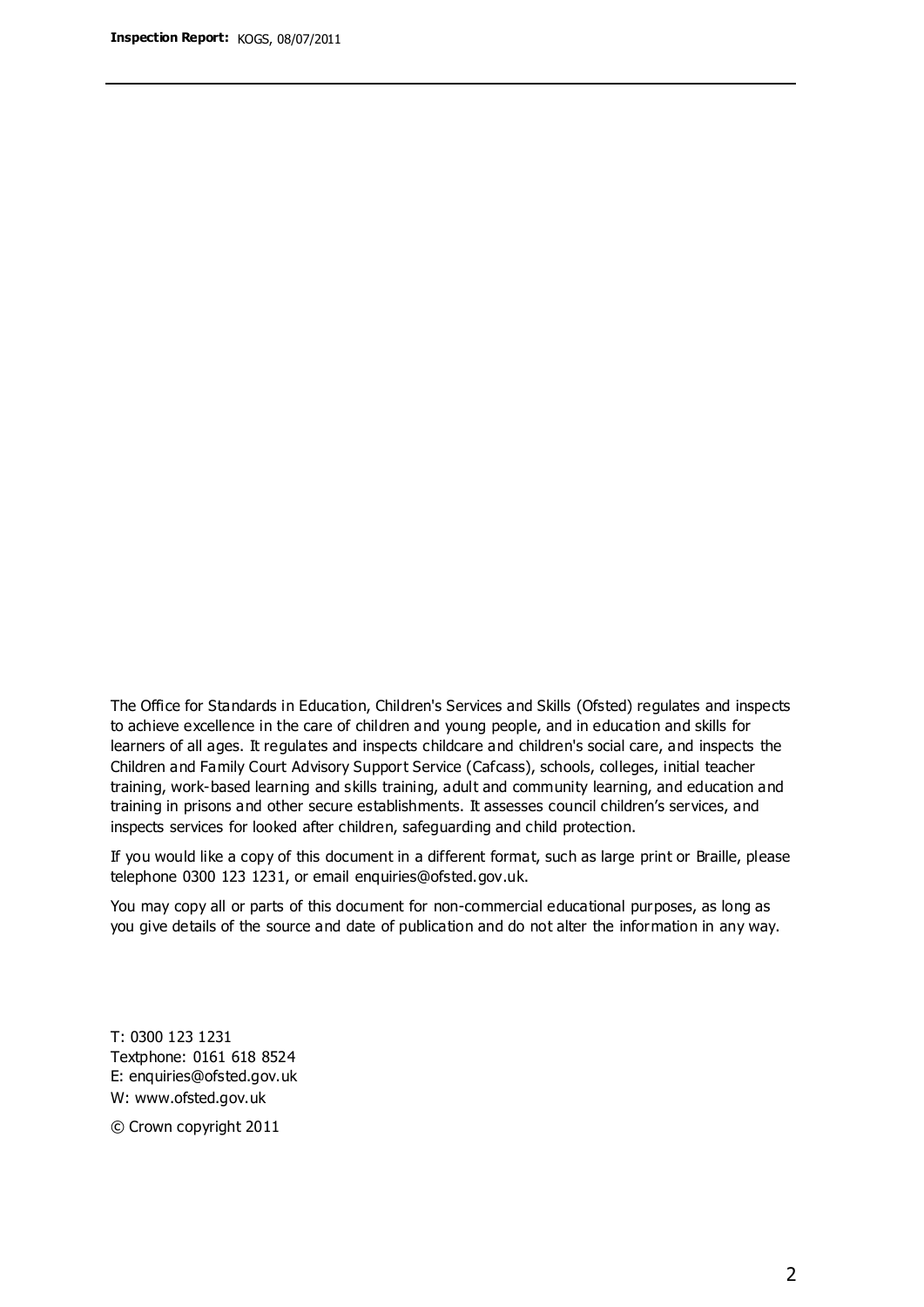## **Introduction**

This inspection was carried out by Ofsted under Sections 49 and 50 of the Childcare Act 2006 on the quality and standards of the registered early years provision. 'Early years provision' refers to provision regulated by Ofsted for children from birth to 31 August following their fifth birthday (the early years age group). The registered person must ensure that this provision complies with the statutory framework for children's learning, development and welfare, known as the *Early* Years Foundation Stage.

The provider must provide a copy of this report to all parents with children at the setting where reasonably practicable. The provider must provide a copy of the report to any other person who asks for one, but may charge a fee for this service (The Childcare (Inspection) Regulations 2008 regulations 9 and 10).

The setting also makes provision for children older than the early years age group which is registered on the voluntary and/or compulsory part(s) of the Childcare Register. This report does not include an evaluation of that provision, but a comment about compliance with the requirements of the Childcare Register is included in Annex B.

Please see our website for more information about each childcare provider. We publish inspection reports, conditions of registration and details of complaints we receive where we or the provider take action to meet the requirements of registration.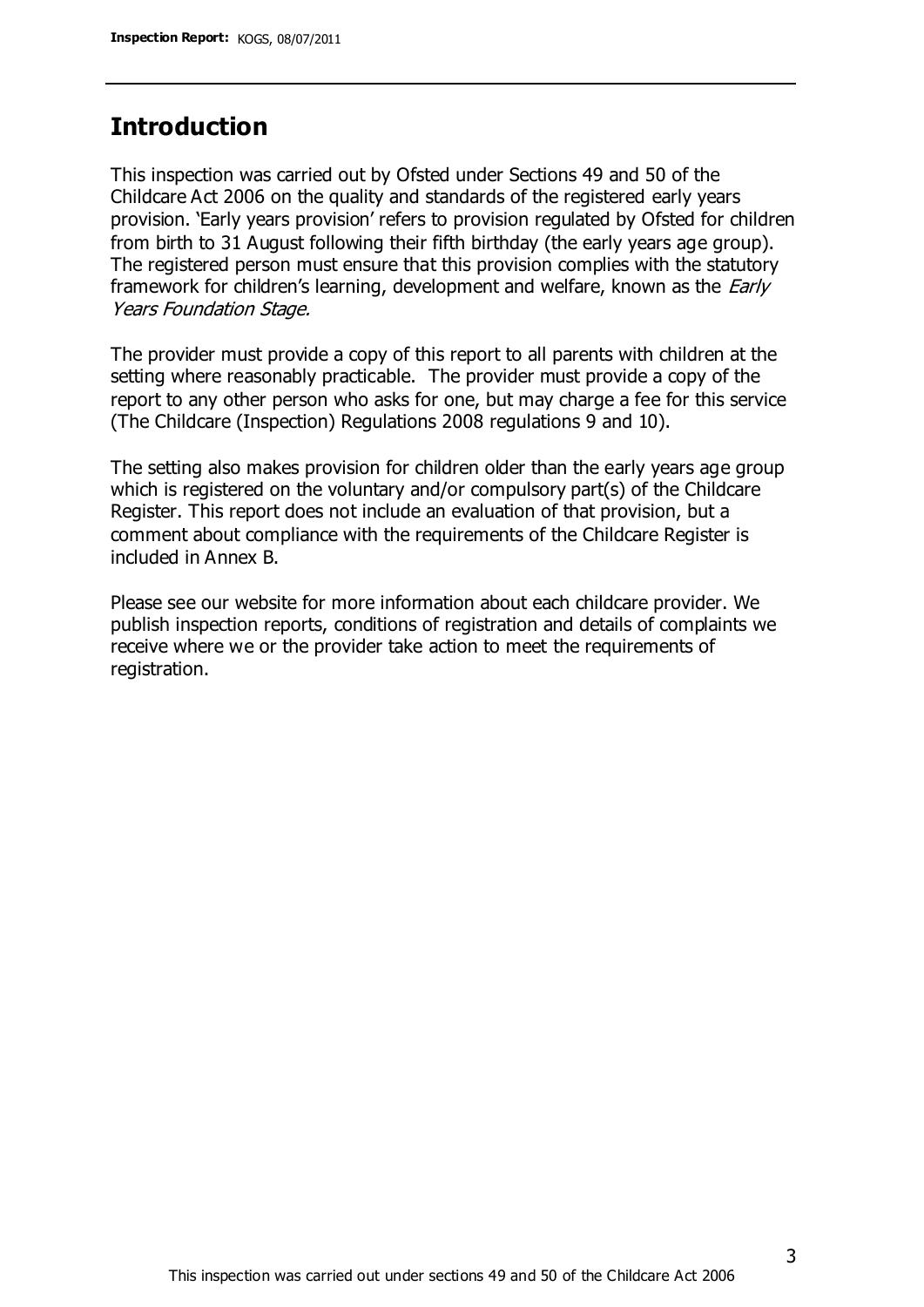# **Description of the setting**

KOGS was registered to an organisation in 2010. It was originally opened in 1997 and operates from a single storey unit situated in the grounds of St Michael's CE Primary School in Preston, Lancashire. A maximum of 40 children aged under eight years may attend the setting at any one time. The setting is registered by Ofsted on the Early Years Register and the compulsory and voluntary parts of the Childcare Register. The provision is open each weekday during term time from 7.45am to 6.00pm. There is an outdoor area and children have use of the school hall, the ICT suite, the reception classroom, the playground and also the school field.

There are 69 children on roll under eight years, and 51 of these are in the early years age group. The setting supports children with learning difficulties and/or disabilities. There are currently 37 children on roll in the nursery who are within the early years age group. Some of these children receive funding for nursery education. The nursery operates in sessions from 9am to 3.15pm. Children who stay all day bring a packed lunch. The out of school club is open from 7.45am until 9am and from 3.30pm until 6pm.

The management company employs a manager for the nursery and a manager for the out of school service. There are 10 members of staff, all of whom hold an appropriate early years qualification. The setting receives support from the local authority.

## **The overall effectiveness of the early years provision**

Overall the quality of the provision is good.

Children of all ages are happy and confident as staff are sensitive to children's individual needs. Staff promote all aspects of children's welfare and learning with success. Systems are in place to evaluate the provision, to enable any strengths and areas to develop to be identified, which ensures continuous improvement of the setting. Staff successfully recognise the uniqueness of each child and support each one to make good progress in their learning and development. The setting's good links with parents means they are kept informed of their children's progress.

# **What steps need to be taken to improve provision further?**

To meet the specific requirements of the EYFS, the registered person must:

08/07/2011

ensure that the following is obtained from parents in advance of a child being admitted; information as to who has legal contact with the child, and who has parental responsibility for the child (Safeguarding and promoting children's welfare).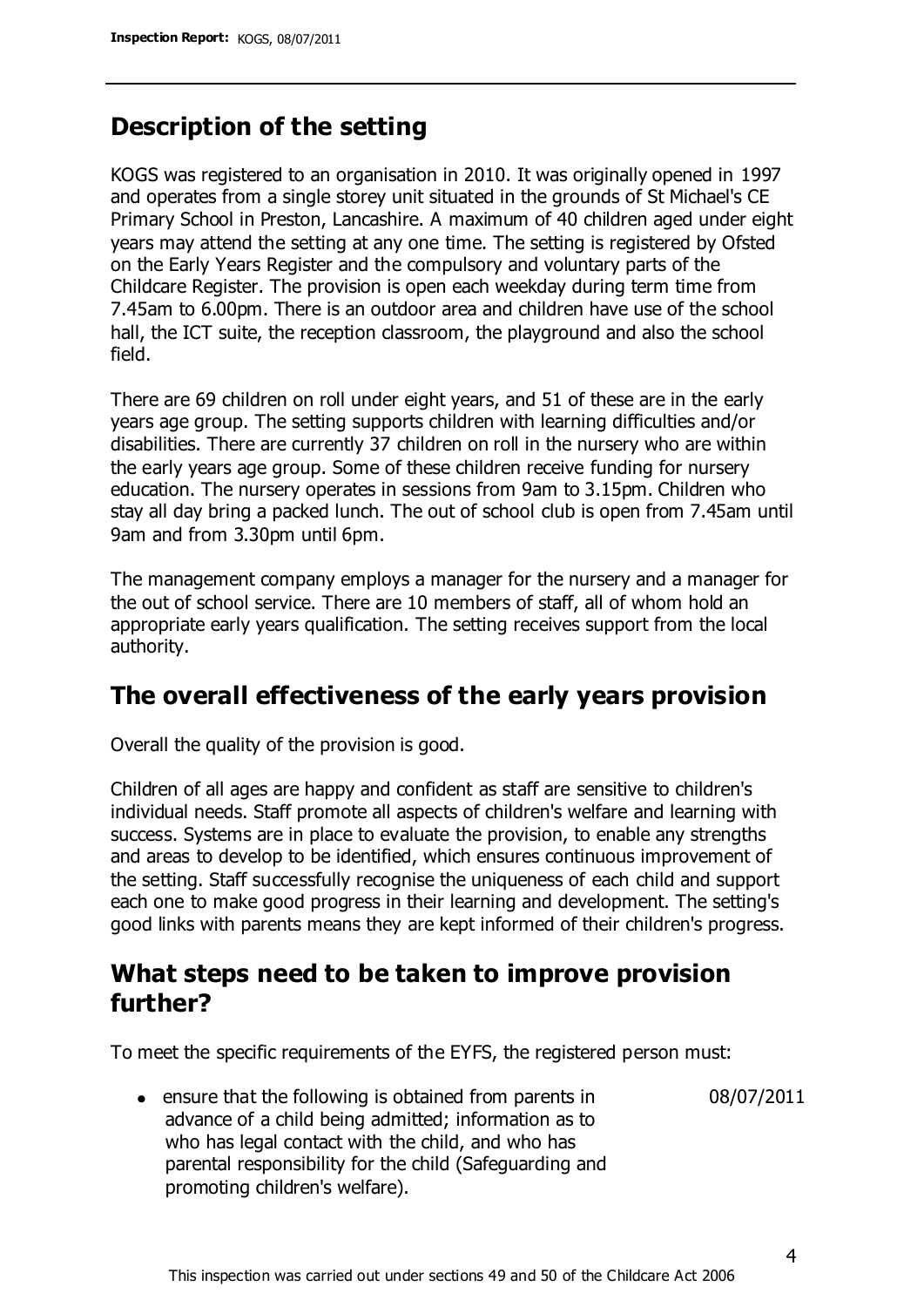To further improve the early years provision the registered person should:

- develop the outdoor area and ease of access to enrich the children's experiences of outdoor play
- improve the organization of the safeguarding information to improve clarity and accessibility.

# **The effectiveness of leadership and management of the early years provision**

Safeguarding is effective and the staff team has a good understanding of child protection procedures. Children are cared for in a secure environment and are well supervised indoors and outdoors. They use a range of equipment that is safe and suitable for their age. Risk assessments are carried out regularly to ensure children's safety. Parents are fully aware of the rigorous collection procedures. Robust recruitment, induction and training further create an environment where children are happy and safe. All documentation necessary for the safe management of the provision is maintained. For example, records of attendance, fire drills, accidents and risk assessments are vigilantly kept up to date. However, the organisation of some of the safeguarding policies is less well coordinated resulting in a lack of clarity. Children's detail records are in place but they do not include information about who has parental responsibility and legal contact with the children which is a breach of requirements. Staff have undertaken first aid training to ensure that accidents can be dealt with appropriately.

The management and staff teams work very well together, they meet regularly to share planning and assessment. Staff actively promote equality and diversity and ensure children experience good inclusion in a wide range of activities. Good selfevaluation procedures are in place and staff demonstrate a strong commitment to continuous improvement. The setting has identified a need to extend and enrich children's learning experiences by developing further the outdoor area, but this has not yet been implemented. Effective use is made of existing resources to meet the needs of the children. Partnerships with other agencies are good and staff engage with other professionals effectively to support the individual needs of children and ensure all children are fully included. The setting has good links with the host school and children benefit from the use of the playground and outdoor environment.

There are well-established good systems in place to ensure that information is available for parents in the form of daily verbal exchanges, notices and newsletters. Children are relaxed and happy at handover times because they are used to seeing their key person and their parents chatting in a friendly way about their care needs and their time at the setting. Transitions, for the older children, moving on from nursery into the school are seamless and successfully managed by staff. Parents are very pleased with and speak highly of, the nursery and the out of school provision. 'All staff in nursery and Kogs are fantastic, friendly and extremely helpful'. They especially value the fact that their children are happy and relaxed and eagerly look forward to attending the nursery or the out of school club.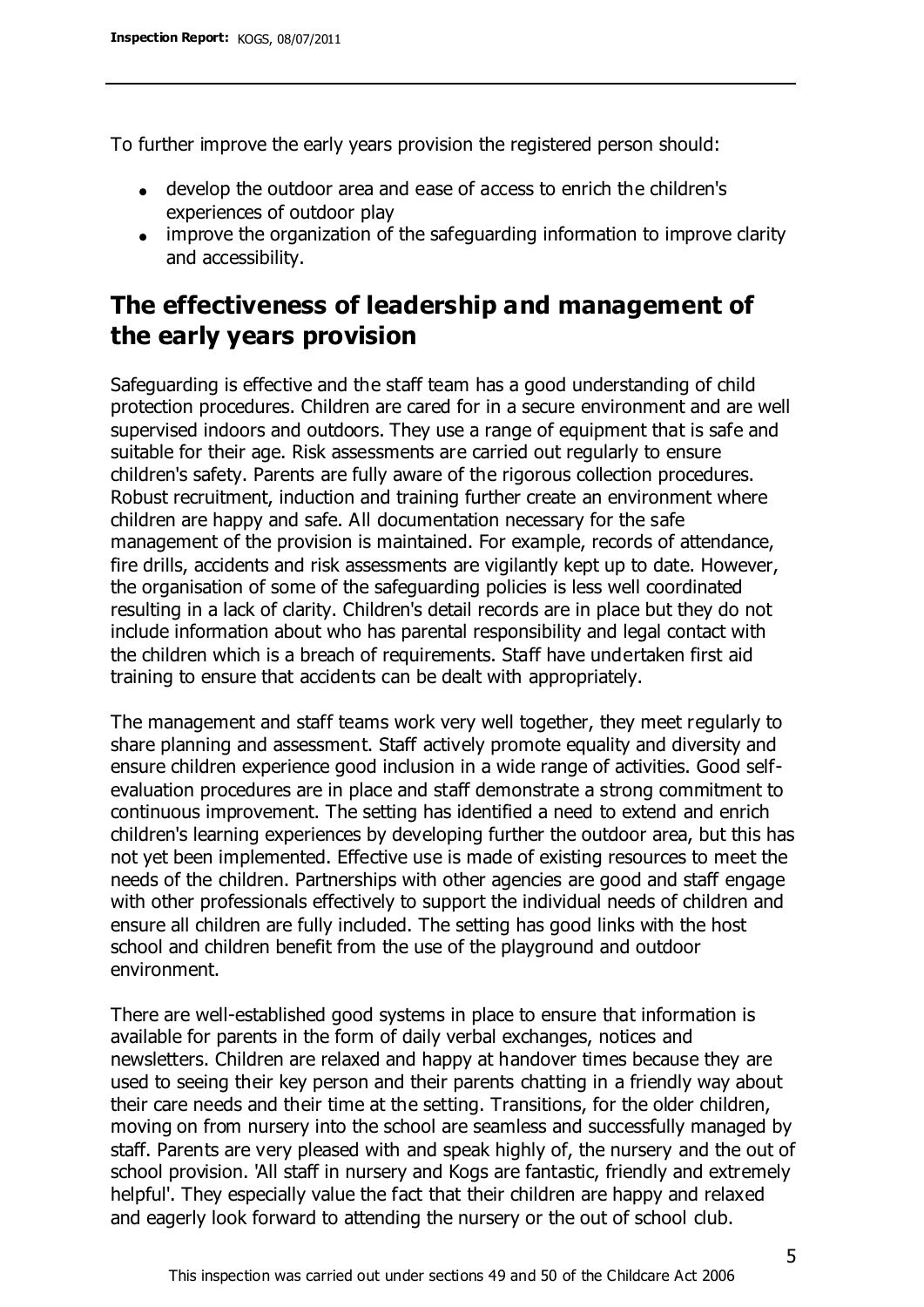# **The quality and standards of the early years provision and outcomes for children**

The pleasant, relaxed atmosphere and very positive relationships at all levels are key factors in the success of the children's learning and development. Staff have a good understanding of the children's interests and their next development steps and build these into the activities. Children achieve well and make good progress across all areas of learning. They enjoy choosing their own activities and behaviour is good both indoors and outdoors because they are absorbed in their play. Staff are very good role models and have clear expectations enabling children to form positive relationships with each other, learn to share and take turns. Small group times are used well to give children opportunities to take an active part and talk about any news they may have to share. Children's personal, social and emotional development is enhanced very well. They cooperate in role play as they use large swathes of sparkly and colourful materials in a variety of imaginative ways. They express their creativity throughout the session as they enjoy using animal puppets to dance and sing to a musical soundtrack. A recent topic about bugs is reflected as children produce their own butterfly paintings with red, orange and green paint and make sparkly spider collages. Children settle comfortably for a story about a 'very busy spider' and readily inform staff that the people who write books are authors and that illustrators draw the pictures. They also engage in making and writing in their own book. Staff ensure that the children are extremely well supported to learn about the wider world, use technology confidently and develop their skills for the future. Children in the out of school club enjoy craft activities, in particular sewing padded felt flowers, as well as joining in table top games with their friends.

Children are helpful and kind to each other and behaviour is good. Positive behaviour is supported by staff who act as good role models, have patience, talk to the children kindly and repeatedly offer praise and encouragement. This enables children to start to gain a good appreciation of right and wrong whilst in the nursery and the club. Children are assisted very well to learn to value themselves and one another, recognising their similarities and differences. They are very aware of one another's needs and celebrate their own and others' achievements. Secure systems are in place to support children with learning difficulties and additional needs, ensuring every child makes good individual progress. Children learn to stay safe through taking small risks on the outdoor climbing equipment and balancing on the low level stilts. They practise fire evacuation enabling them to learn to take responsibility and develop an awareness of safety issues. Children are very aware of the importance of looking after their well-being. They follow good personal hygiene routines, such as, washing hands before snack and after painting. A range of measures support children's good health with allergies or dietary issues being discussed with parents before children commence at the setting.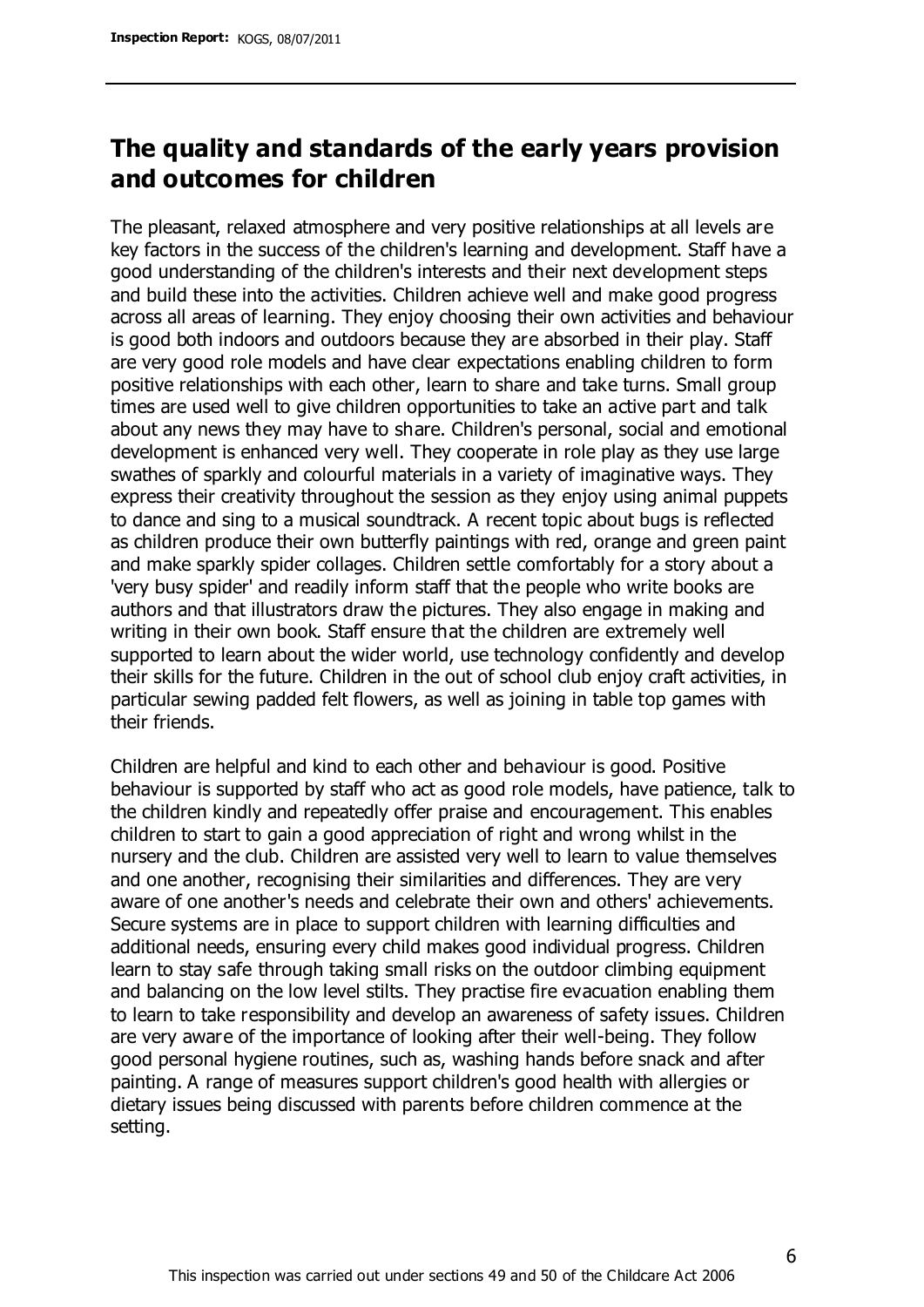# **Annex A: record of inspection judgements**

#### **The key inspection judgements and what they mean**

Grade 1 is Outstanding: this aspect of the provision is of exceptionally high quality Grade 2 is Good: this aspect of the provision is strong Grade 3 is Satisfactory: this aspect of the provision is sound Grade 4 is Inadequate: this aspect of the provision is not good enough

### **The overall effectiveness of the early years provision**

| How well does the setting meet the needs of the<br>children in the Early Years Foundation Stage? |  |
|--------------------------------------------------------------------------------------------------|--|
| The capacity of the provision to maintain continuous                                             |  |
| improvement                                                                                      |  |

#### **The effectiveness of leadership and management of the early years provision**

| The effectiveness of leadership and management of the             |  |
|-------------------------------------------------------------------|--|
| <b>Early Years Foundation Stage</b>                               |  |
| The effectiveness of leadership and management in embedding       |  |
| ambition and driving improvement                                  |  |
| The effectiveness with which the setting deploys resources        |  |
| The effectiveness with which the setting promotes equality and    |  |
| diversity                                                         |  |
| The effectiveness of safeguarding                                 |  |
| The effectiveness of the setting's self-evaluation, including the |  |
| steps taken to promote improvement                                |  |
| The effectiveness of partnerships                                 |  |
| The effectiveness of the setting's engagement with parents and    |  |
| carers                                                            |  |

## **The quality of the provision in the Early Years Foundation Stage**

The quality of the provision in the Early Years Foundation Stage  $\vert$  2

## **Outcomes for children in the Early Years Foundation Stage**

| <b>Outcomes for children in the Early Years Foundation</b>    |  |
|---------------------------------------------------------------|--|
| <b>Stage</b>                                                  |  |
| The extent to which children achieve and enjoy their learning |  |
| The extent to which children feel safe                        |  |
| The extent to which children adopt healthy lifestyles         |  |
| The extent to which children make a positive contribution     |  |
| The extent to which children develop skills for the future    |  |

Any complaints about the inspection or report should be made following the procedures set out in the guidance available from Ofsted's website: www.ofsted.gov.uk